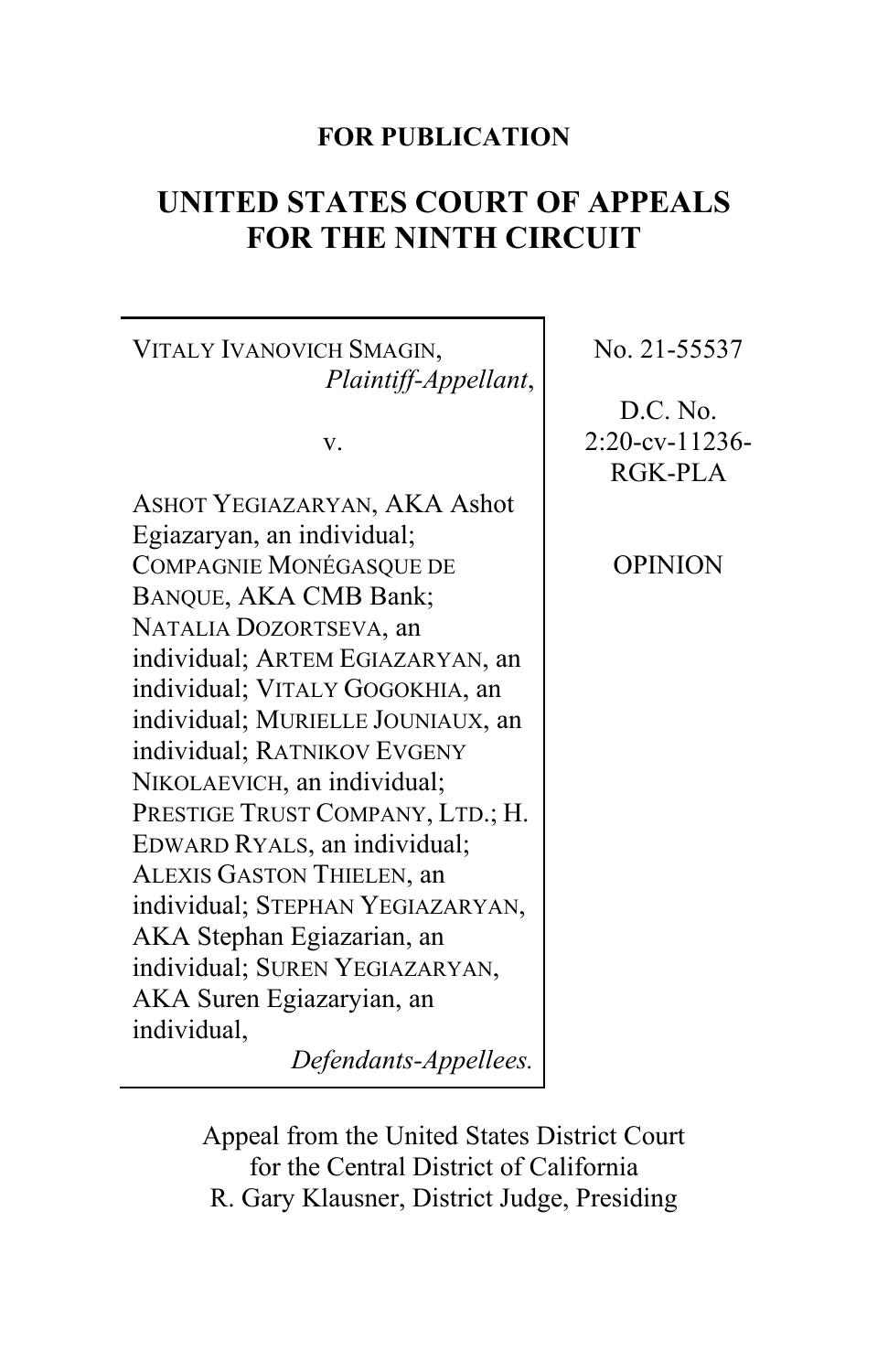Argued and Submitted April 6, 2022 Pasadena, California

Filed June 10, 2022

Before: Mary M. Schroeder and Susan P. Graber, Circuit Judges, and Stephen M. McNamee,**[\\*](#page-1-0)** District Judge.

Opinion by Judge Graber

#### **SUMMARY[\\*\\*](#page-1-1)**

### **RICO**

The panel reversed the district court's dismissal, for lack of statutory standing, of a civil action under the Racketeer Influenced and Corrupt Organizations Act and remanded for further proceedings.

Plaintiff Vitaly Smagin, a Russian citizen who resides in Russia, filed a civil RICO suit against Ashot Yegiazaryan, a Russian citizen who resides in California, and eleven other defendants. After securing a foreign arbitration award against Ashot, Smagin obtained a judgment from a United States district court confirming the award and giving Smagin the rights to execute on that judgment in California and to pursue discovery. Smagin alleged that defendants engaged

<span id="page-1-0"></span>**<sup>\*</sup>** The Honorable Stephen M. McNamee, United States District Judge for the District of Arizona, sitting by designation.

<span id="page-1-1"></span>**<sup>\*\*</sup>** This summary constitutes no part of the opinion of the court. It has been prepared by court staff for the convenience of the reader.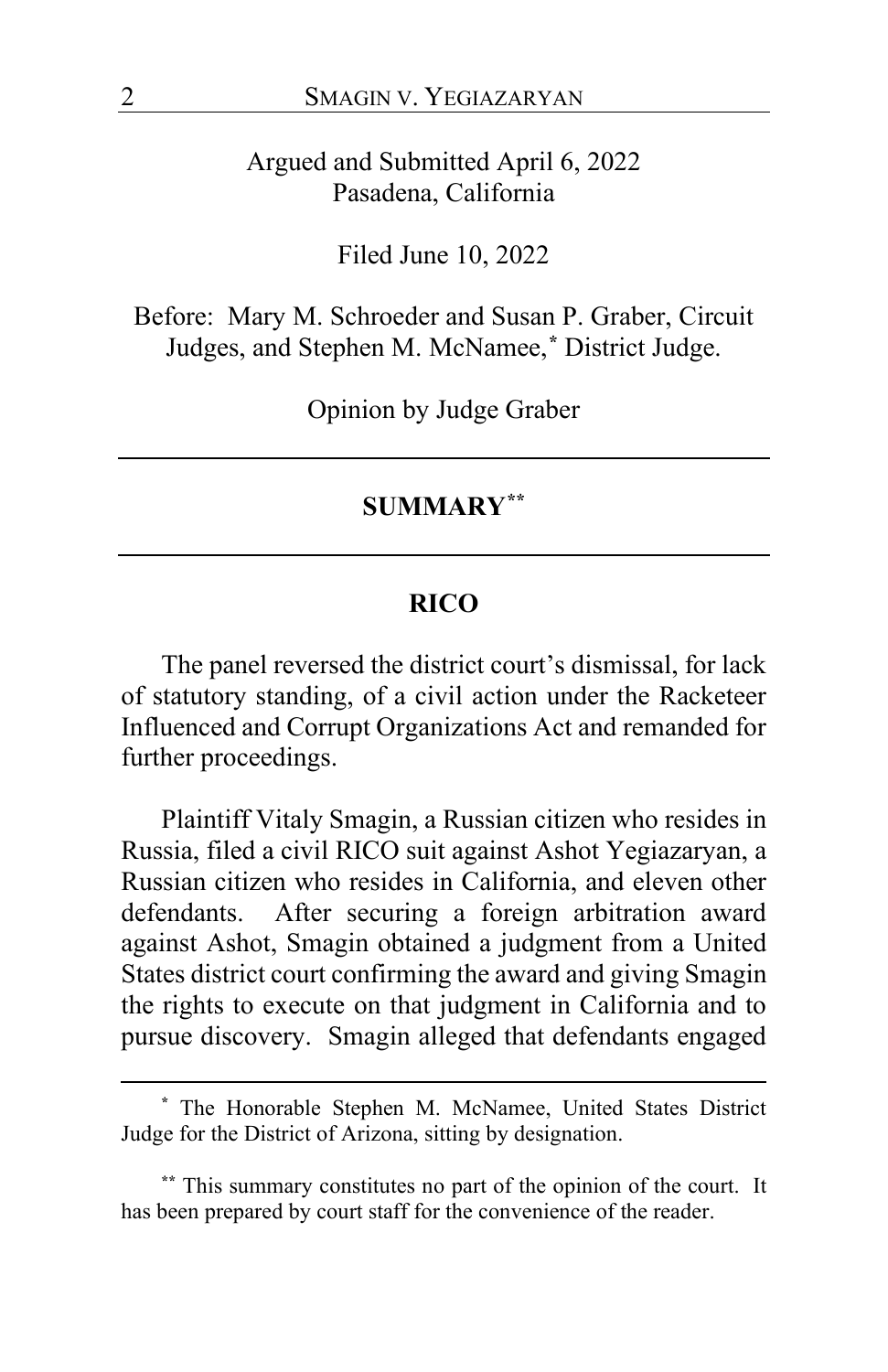in illegal activity, in violation of RICO, to thwart the execution of that California judgment.

Consistent with the Second and Third Circuits, but disagreeing with the Seventh Circuit's residency-based test for domestic injuries involving intangible property, the panel held that the alleged injuries to a judgment obtained by Smagin from a United States district court in California were domestic injuries to property such that Smagin had statutory standing under RICO. The panel concluded that, for purposes of standing under RICO, the California judgment existed as property in California because the rights that it provided to Smagin existed only in California. In addition, much of the conduct underlying the alleged injury occurred in, or was targeted at, California.

# **COUNSEL**

Alexander D. Burch (argued), Baker & McKenzie LLP, Houston, Texas; Barry J. Thompson, Baker & McKenzie LLP, Los Angeles, California; Nicholas O. Kennedy, Baker & McKenzie LLP, Dallas, Texas; for Plaintiff-Appellant.

Michael C. Tu (argued) and Peter J. Brody, Cooley LLP, Santa Monica, California, for Defendant-Appellee Compagnie Monégasque de Banque.

David J. Stein (argued), Masuda Funai Eifert & Mitchell Ltd., Chicago, Illinois; Asa Markel, Masuda Funai Eifert & Mitchell Ltd., Torrance, California; for Defendant-Appellee Alexis Gaston Thielen.

Ashot Yegiazaryan (argued), Beverly Hills, California, pro se Defendant-Appellee.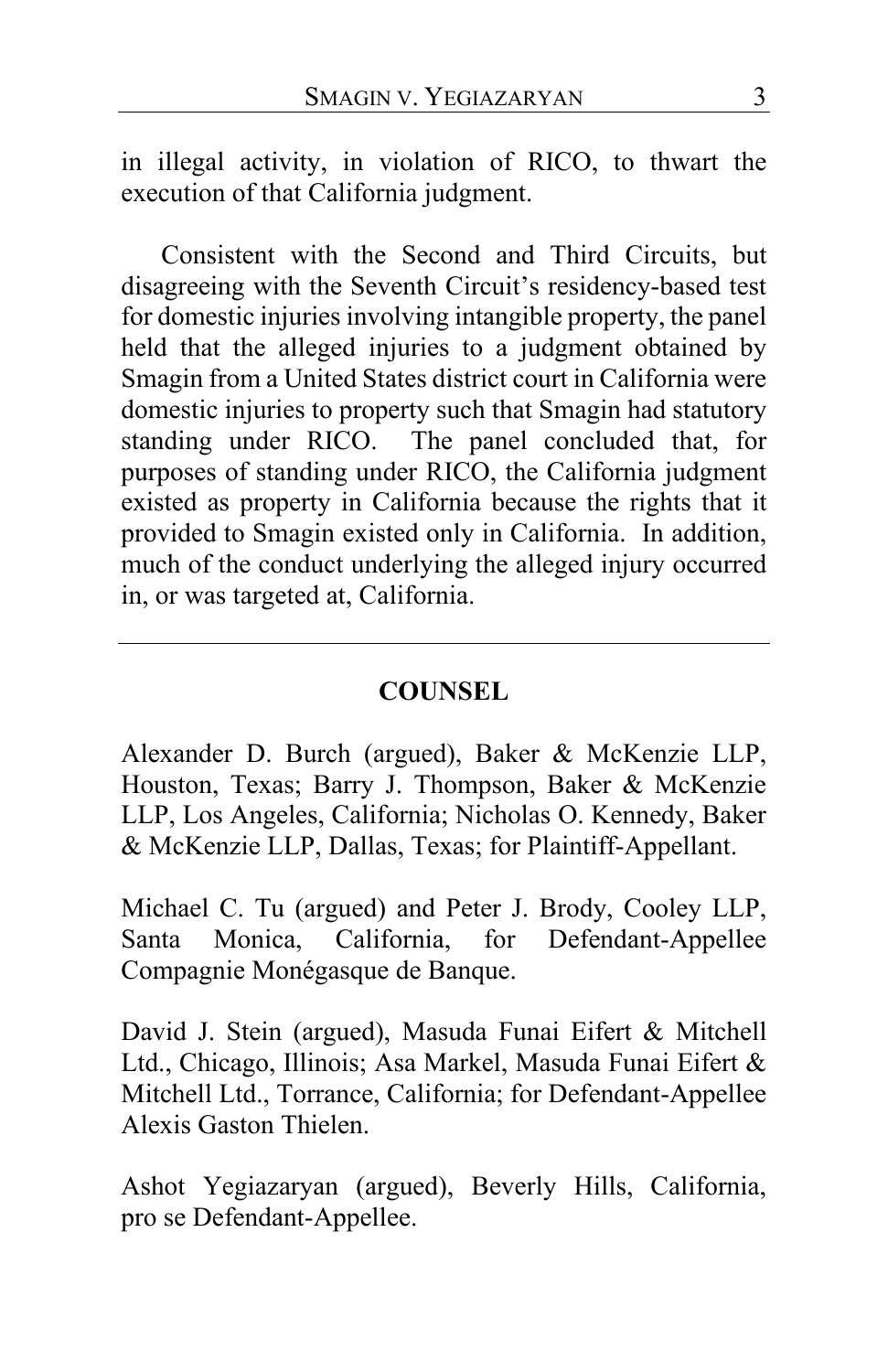#### **OPINION**

GRABER, Circuit Judge:

Plaintiff Vitaly Smagin, a Russian citizen who resides in Russia, filed a civil suit under the Racketeer Influenced and Corrupt Organizations Act ("RICO"), 18 U.S.C. §§ 1961– 68, against Defendant Ashot Yegiazaryan ("Ashot"), a Russian citizen who resides in California, and eleven other defendants.**[1](#page-3-0)** After securing a foreign arbitration award against Ashot, Plaintiff obtained a judgment from a United States district court confirming the award and giving Plaintiff the rights to execute on that judgment in California and to pursue discovery. Plaintiff alleges that Defendants engaged in illegal activity, in violation of RICO, to thwart the execution of that California judgment. On appeal, we are asked to decide whether the alleged injuries to a judgment obtained by Plaintiff from a United States district court in California are domestic injuries such that Plaintiff has statutory standing under RICO. We conclude that Plaintiff alleges a domestic injury, reverse the district court's dismissal of the complaint, and remand for further proceedings.

# BACKGROUND

Plaintiff's allegations span decades and continents. As alleged, the chief architect of Plaintiff's woes is Defendant

<span id="page-3-0"></span>**<sup>1</sup>** Plaintiff asserts that the alleged RICO enterprise comprised (1) Compagnie Monegasque De Banque ("CMB Bank"); (2) Ashot Yegiazaryan; (3) Suren Yegiazaryan; (4) Artem Yegiazaryan; (5) Stephan Yegiazaryan; (6) Natalia Dozortseva; (8) Murielle Jouniaux; (9) Alexis Gaston Thielen; (10) Ratnikov Evgeny Nikolaevich; (11) H. Edward Ryals; and (12) Prestige Trust Company, Ltd. For simplicity, we will refer to Defendant Ashot Yegiazaryan as Ashot.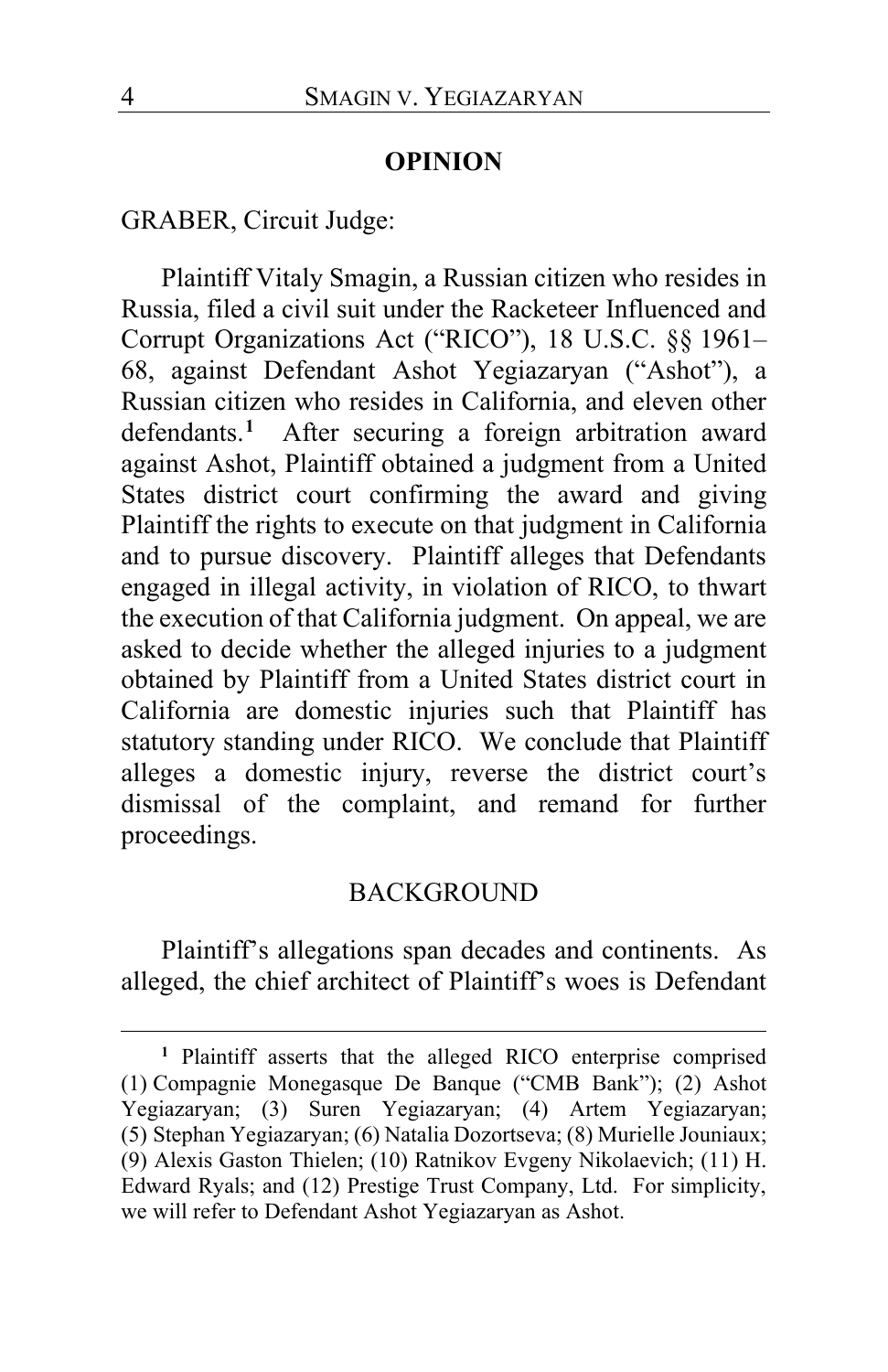Ashot Yegiazaryan. Between 2003 and 2009, Ashot and others used a series of fraudulent transactions to steal Plaintiff's shares in a joint real estate investment in Moscow, Russia. In 2010, Russian authorities criminally indicted Defendants Ashot and Artem Yegiazaryan in Russia for that fraud. The pair fled to California. They now live in Beverly Hills, in a home owned by Ashot's cousin, Defendant Suren Yegiazaryan.

Also in 2010, Plaintiff commenced arbitration proceedings in London, U.K., against Ashot for his alleged fraudulent actions and for his attempts to conceal the fraud. In November 2014, the arbitration panel rendered a final award in Plaintiff's favor and against Ashot in the amount of \$84 million ("London Award").

Plaintiff then filed an enforcement action in the Central District of California to confirm and enforce the London Award against Ashot. In December 2014, a district judge confirmed the London Award and entered a judgment against Ashot under Federal Rule of Civil Procedure 58 ("California Judgment"). The district judge entered the California Judgment pursuant to the New York Convention, also known as the Convention on the Recognition and Enforcement of Foreign Arbitral Awards. The Federal Arbitration Act provides that the New York Convention is enforceable in the United States and that federal district courts have original jurisdiction of actions falling under the Convention. 9 U.S.C. §§ 201–209; *China Nat'l Metal Prods. Imp./Exp. Co. v. Apex Digit., Inc.*, 379 F.3d 796, 799 (9th Cir. 2004).

On December 23, 2014, the district court entered a temporary protective order freezing Ashot's assets in California. That order specifically referenced assets that Ashot may receive in the future, related to an arbitration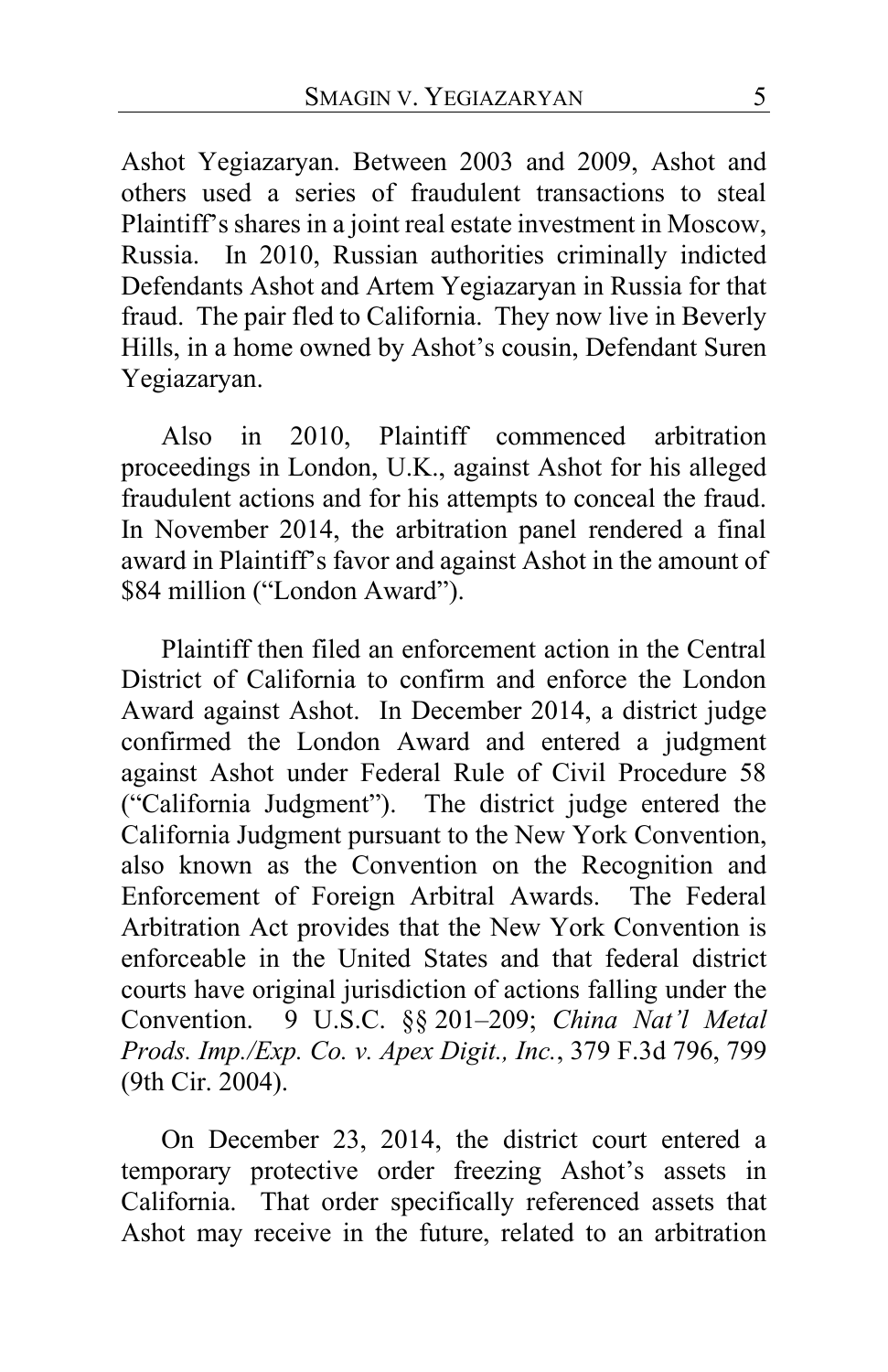dispute between Ashot and Suleymon Kerimov. In February 2015, that temporary order was converted into a preliminary injunction with the same terms.

In May 2015, Ashot settled the arbitration dispute against Suleymon Kerimov for \$198 Million ("Kerimov Award"). Plaintiff alleges in this action that, in order to avoid using these funds to pay the London Award, which also would satisfy the California Judgment, Ashot "create[d] a web of offshore entities and a complex ownership structure to secret the Kerimov Award settlement proceeds and avoid [the district] court's reach."

Many of the alleged components of Ashot's scheme occurred outside the United States. For example, Plaintiff alleges that Ashot received the Kerimov Award through his attorneys in London; established a trust in Lichtenstein to hold proceeds from the Kerimov Award ("the Alpha Trust"); purchased a business incorporated in Nevis to create additional layers of complexity; established a bank account in Monaco with Defendant CMB Bank for that Nevis corporation; and then moved the funds from the Alpha Trust to that bank account.

But Plaintiff also alleges numerous RICO activities involving domestic entities and property in the United States. For example, Plaintiff alleges that, as a part of keeping the settlement proceeds out of the California district court's reach, Ashot, with the help of others, developed a scheme to hide assets in the United States by using shell companies owned by Suren and other members of the Yegiazaryan family. The shell companies included Clear Voices, Inc., a Nevada company "created by Suren Yegiazaryan, but controlled by Ashot Yegiazaryan, for the purpose of sheltering Ashot Yegiazaryan's U.S. assets from his creditors."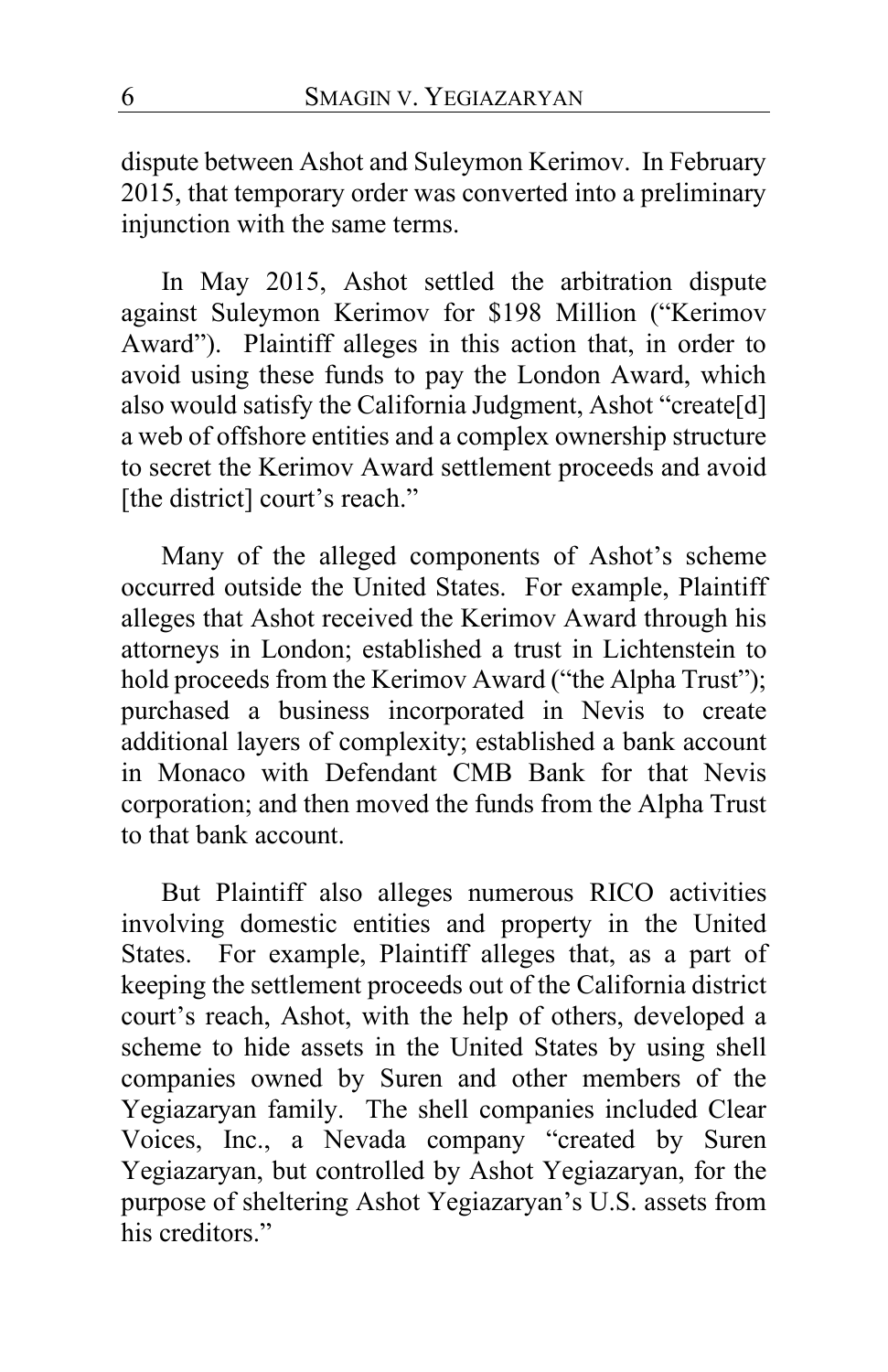Plaintiff also alleges that Ashot schemed to have associates file fraudulent claims against him in foreign jurisdictions so that they could obtain sham judgments that were designed to compete with the California Judgment. On April 1, 2020, the district court issued an order stating that Ashot, Defendant Suren Yegiazaryan, and others acting on behalf of Ashot "must immediately cease all actions in Nevis or any other jurisdiction that would prevent, hinder, or delay [Plaintiff's] ability to collect on the assets of the Alpha Trust pursuant to the current and forthcoming orders of the Liechtenstein Court or this Court." On July 9, 2020, the district court issued another order that prohibited Ashot from making further modifications to the Alpha Trust or to the administration of the bank account opened with CMB Bank without first obtaining court approval. On September 16, 2020, the district court found Ashot in contempt for violating the previous two orders.

Plaintiff further alleges that, in an attempt to avoid following the district court's orders, Ashot submitted to the district court in California a doctor's note that Plaintiff believed to be forged. Plaintiff alleges that, when Plaintiff attempted to depose the California doctor who wrote the note, Ashot used "intimidation, threats, or corrupt persuasion" to influence the doctor to avoid service of the subpoena so as to prevent her from providing evidence to the district court.

On December 11, 2020, Plaintiff filed his complaint in this case.The complaint contains two claims against all Defendants: (1) a substantive RICO claim of participating in a criminal enterprise in violation of 18 U.S.C. § 1962(c) and (2) a RICO conspiracy claim of conspiring to participate in a criminal enterprise in violation of 18 U.S.C. § 1962(d). Plaintiff alleges that Defendants' illegal conduct has harmed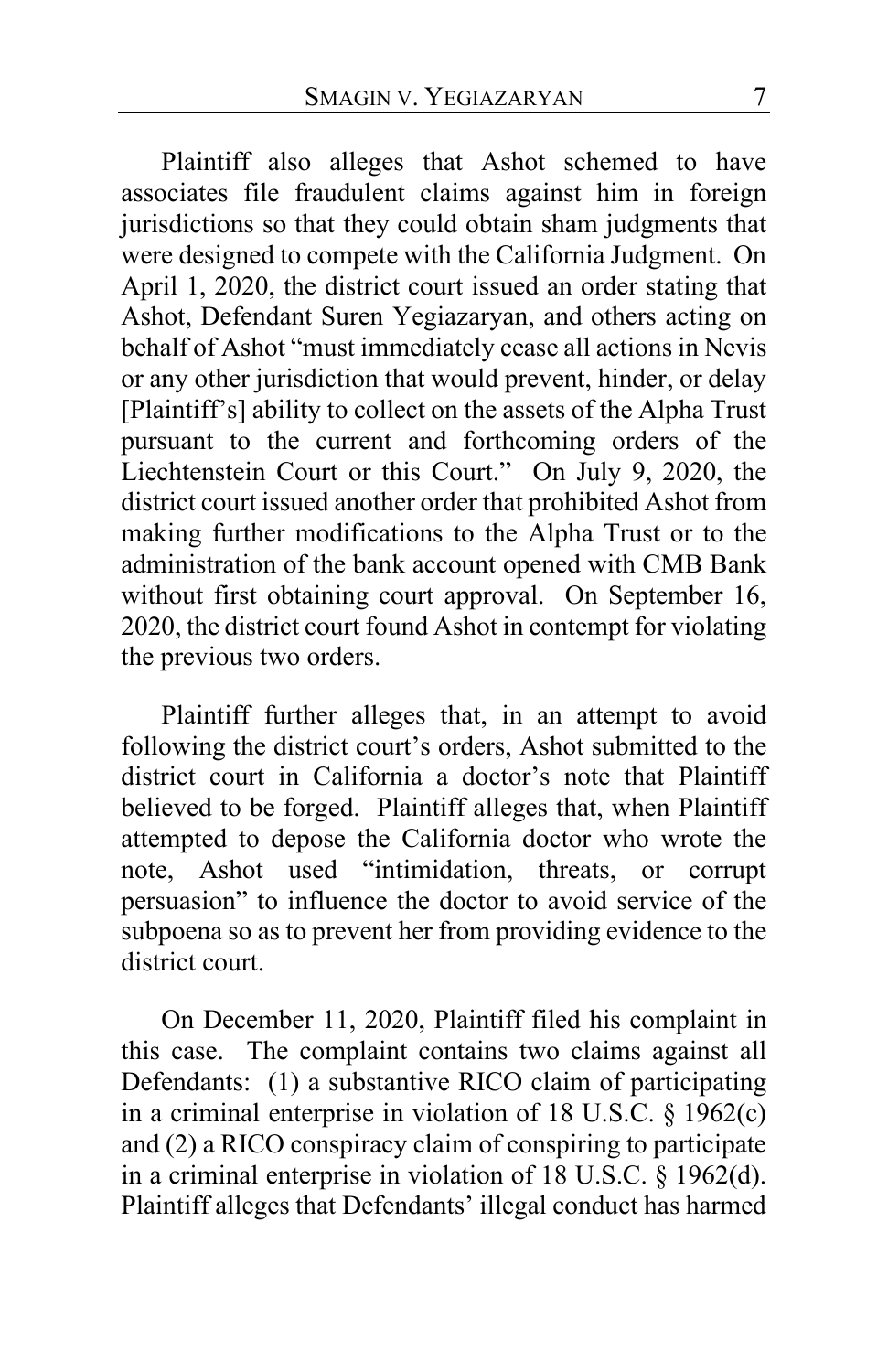his property, namely, the California Judgment, through the delay and loss of opportunity to execute on the judgment. On May 5, 2021, the district court dismissed the complaint on the ground that Plaintiff "fail[ed] to adequately plead a domestic injury in support of his two RICO claims."

Plaintiff timely appeals.

# STANDARD OF REVIEW

We review de novo a district court's dismissal of a complaint for failure to plead statutory standing. *Cetacean Cmty. v. Bush*, 386 F.3d 1169, 1173 (9th Cir. 2004). We accept as true all well-pleaded facts in the complaint and draw all reasonable inferences in Plaintiff's favor. *Brown v. Elec. Arts, Inc.*, 724 F.3d 1235, 1247–48 (9th Cir. 2013).

#### DISCUSSION

RICO provides a private right of action for persons pursuing civil remedies. Specifically, "[a]ny person injured in his business or property by reason of a violation of section 1962 of this chapter may sue [] in any appropriate United States district court . . . ." 18 U.S.C. § 1964(c). To have statutory standing, "a civil RICO plaintiff must show: (1) that his alleged harm qualifies as injury to his business or property; and (2) that his harm was by reason of the RICO violation, which requires the plaintiff to establish proximate causation." *Just Film, Inc. v. Buono*, 847 F.3d 1108, 1118– 19 (9th Cir. 2017) (quoting *Canyon Cnty. v. Syngenta Seeds, Inc.,* 519 F.3d 969, 972 (9th Cir. 2008)) (internal quotation marks omitted).

In *RJR Nabisco, Inc. v. Eur. Cmty.*, 579 U.S. 325, 346 (2016), the Supreme Court held that there is an additional standing requirement for the alleged harm to business or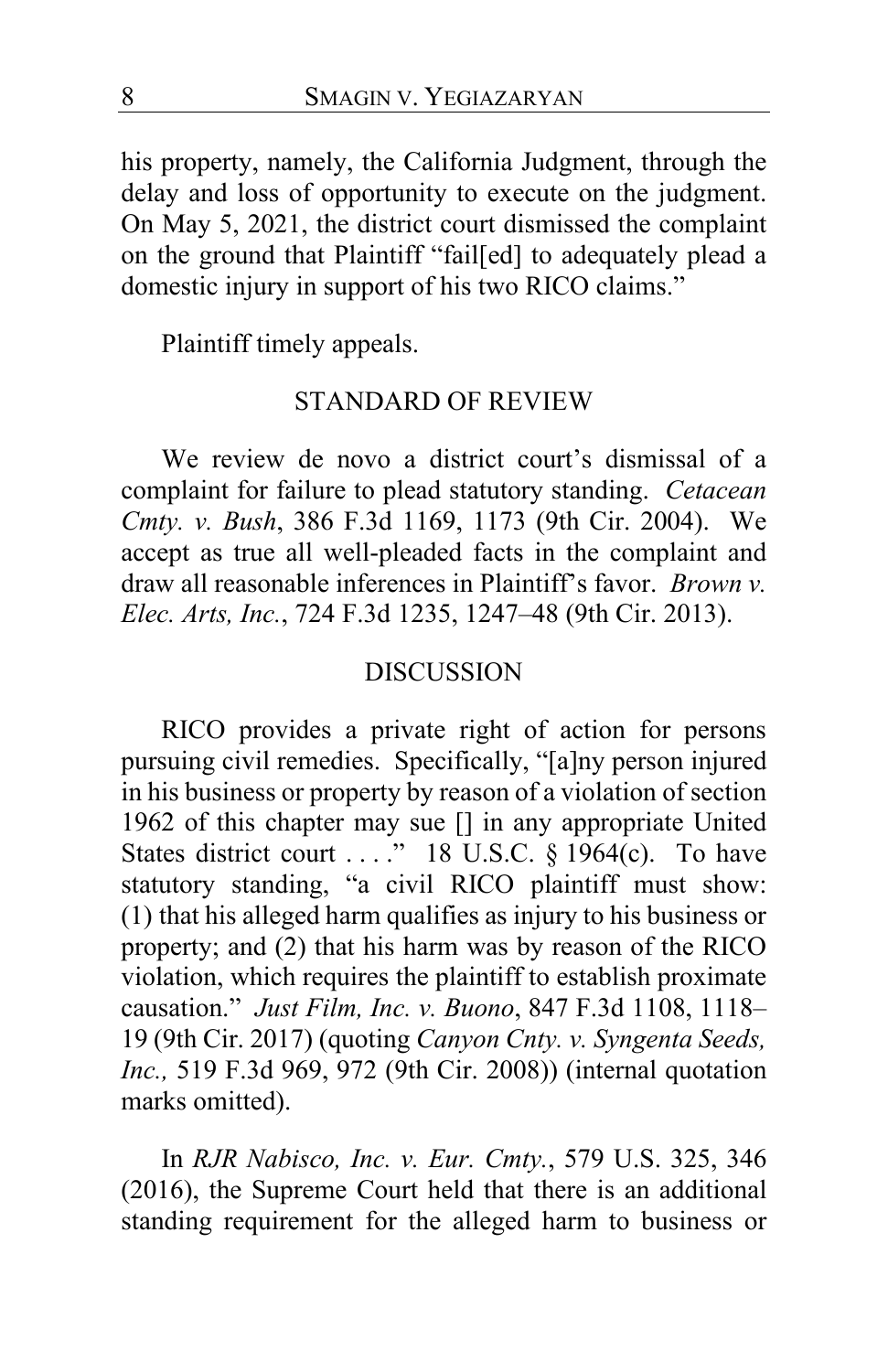property. The Court explained that, although RICO may have some extraterritorial effects, the statute's private right of action does not overcome the presumption against extraterritoriality. "A private RICO plaintiff therefore must allege and prove a *domestic* injury to its business or property." *Id.* The Court offered no further explanation of what constitutes a domestic injury. *See id.* at 354 ("The application of this rule in any given case will not always be self-evident, as disputes may arise as to whether a particular alleged injury is 'foreign' or 'domestic.' But we need not concern ourselves with that question in this case.").

"A judgment is property . . . ." *Kingvision Pay-Per-View Ltd. v. Lake Alice Bar*, 168 F.3d 347, 352 (9th Cir. It provides legal rights to a judgment creditor, including the right to have the judgment enforced by a writ of execution in a manner that "accord[s] with the procedure of the state where the court is located" and the right to "obtain discovery from any person—including the judgment debtor—as provided in these rules or by the procedure of the state where the court is located." Fed. R. Civ. P. 69(a); *see also* JUDGMENT CREDITOR, Black's Law Dictionary (11th ed. 2019) ("A person having a legal right to enforce execution of a judgment for a specific sum of money."); Restatement (Second) of Judgments § 18 cmt. c (1982) ("A judgment for the plaintiff awarding him a sum of money creates a debt in that amount in his favor. He may maintain proceedings by way of execution for enforcement of the judgment.").

The nature of a domestic judgment is unaffected by the fact that it confirms a foreign arbitration award. Once a foreign arbitration award is confirmed by a federal district court under the New York Convention, "the judgment has the same force and effect of a judgment in a civil action and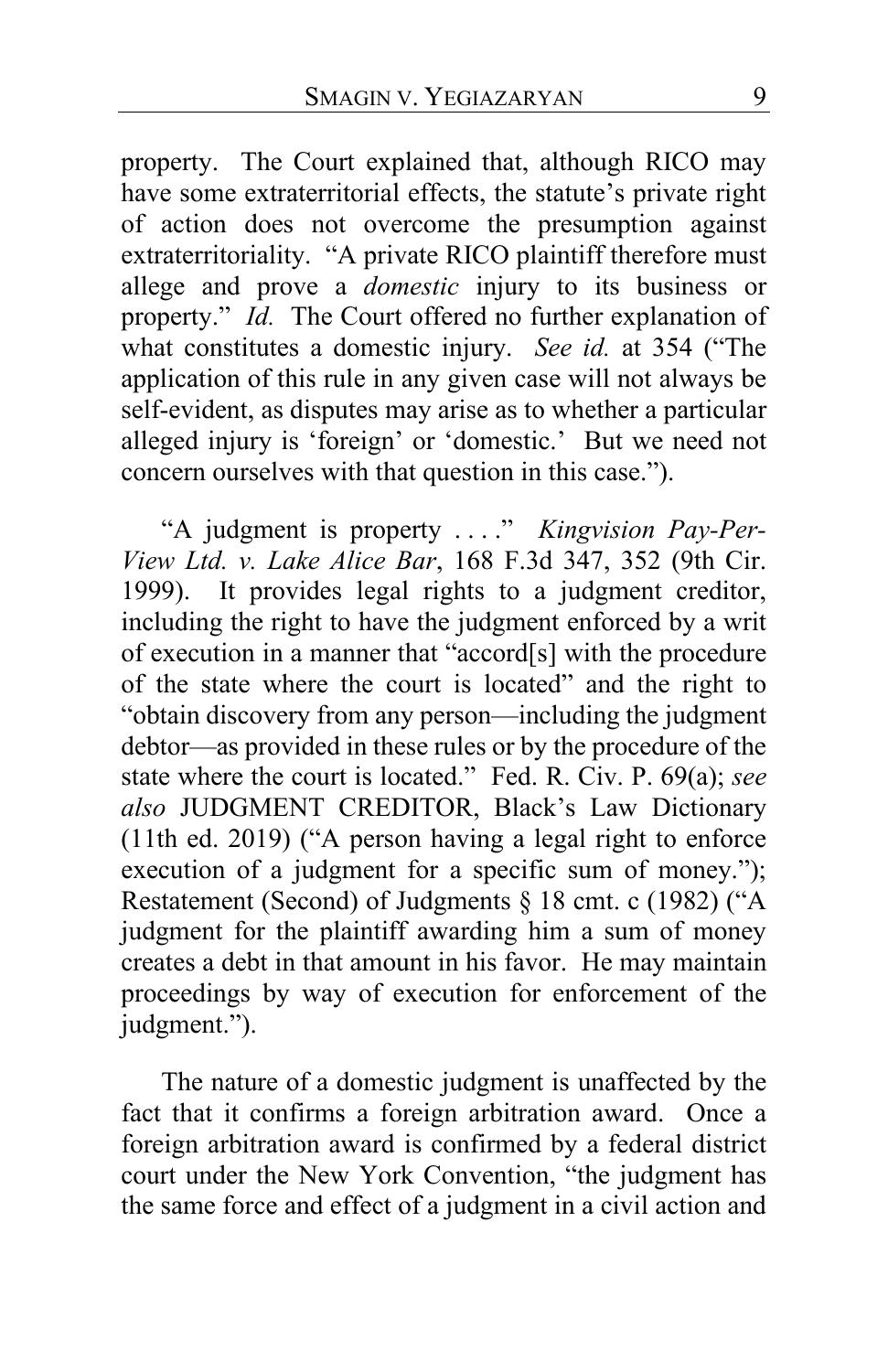may be enforced by the means available to enforce any other judgment." *Ministry of Def. & Support for the Armed Forces of the Islamic Republic of Iran v. Cubic Def. Sys., Inc.*, 665 F.3d 1091, 1094 n.1 (9th Cir. 2011).

The key question, then, is *where* the California Judgment exists as property. We have previously concluded that "the location of intangible property varies depending on the purpose to be served" by that property. *See Off. Depot Inc. v. Zuccarini*, 596 F.3d 696, 702 (9th Cir. 2010) (noting that "attaching a situs to intangible property is necessarily a legal fiction; therefore, the selection of a situs for intangibles must be context-specific, embodying a common-sense appraisal of the requirements of justice and convenience in particular conditions." (internal quotation marks omitted)).

We conclude that, for purposes of standing under RICO, the California Judgment exists as property in California. The rights that the California Judgment provides to Plaintiff exist only in California, the place where he can obtain a writ of execution against or obtain discovery from Ashot. Indeed, Plaintiff obtained the judgment in California precisely because Ashot resides in California, and that is where Plaintiff desires to exercise the rights conferred by the California Judgment. It would make no sense to conclude that the California Judgment exists as property in Russia, because the judgment grants no rights whatsoever to Plaintiff in Russia.

Our conclusion is bolstered by the fact that much of the conduct underlying the alleged injury also occurred in, or was targeted at, California. As noted, Plaintiff alleges that Defendants corruptly and illegally prevented him from executing the judgment by, among other things, filing false documents in the California court; intimidating a witness who resides in California; and directing, from California, a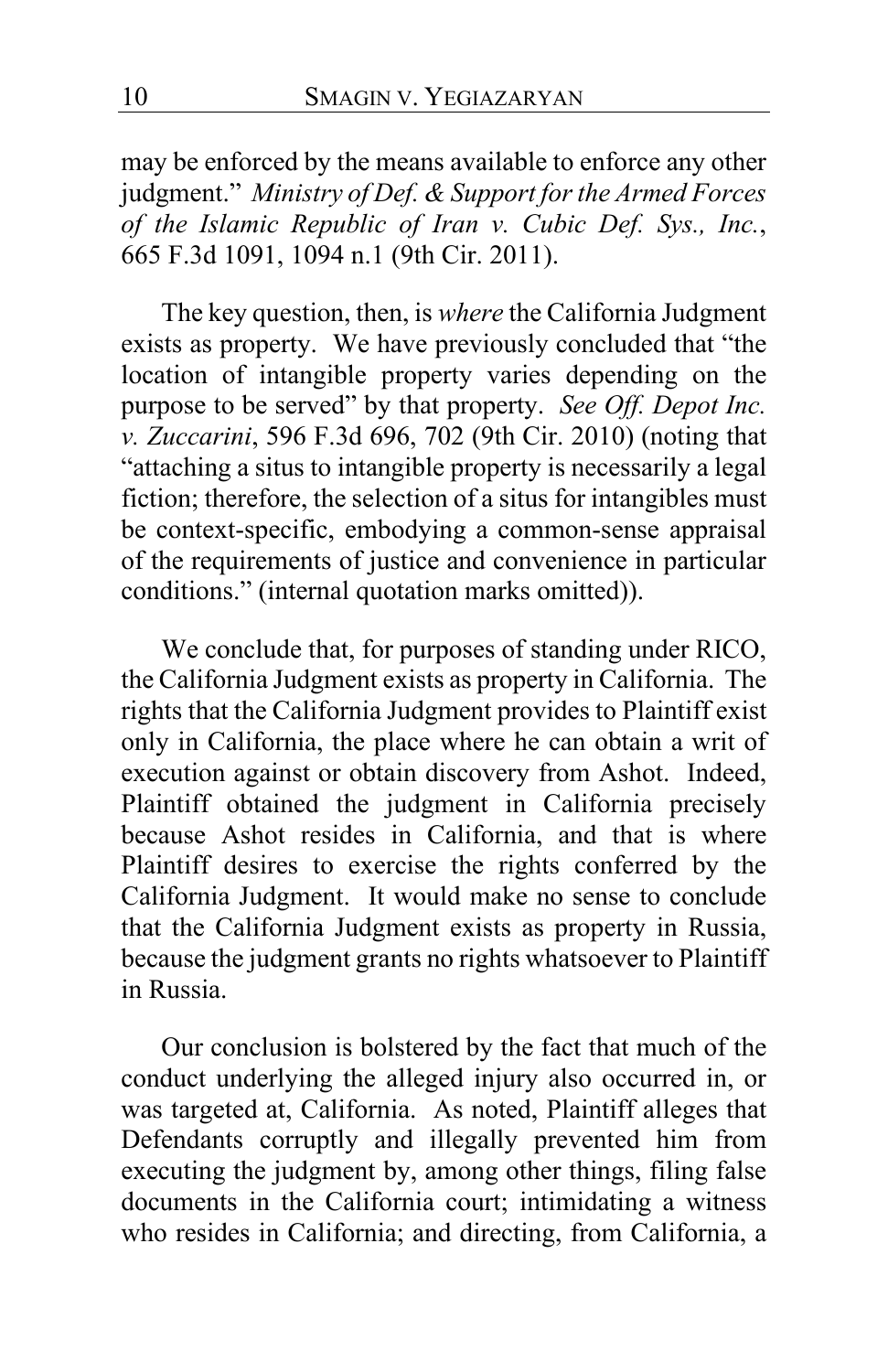scheme to funnel millions of dollars into the United States through various companies, including a U.S.-based company that Ashot effectively controlled. Plaintiff also alleges that Ashot had associates file fraudulent claims against him in various jurisdictions in order to obtain sham judgments that were designed to compete with the California Judgment. Those alleged illegal acts were designed to subvert Plaintiff's rights that are executable in California. Accordingly, the alleged harm to Plaintiff's rights under the California Judgment constitutes a domestic injury.

Our conclusion comports with our prior case law. We have discussed domestic injuries under RICO only once in the years since the Supreme Court issued *RJR Nabisco*. In *City of Almaty v. Khrapunov*, 956 F.3d 1129, 1130–31 (9th Cir. 2020), the plaintiff, a city in Kazakhstan, alleged that the defendants, citizens of Kazakhstan who resided in California, violated RICO by rigging auctions of public properties in Kazakhstan and then laundering money into property in the United States. The plaintiff asserted that its alleged domestic injury was the city's voluntary expenditure of funds to track down the stolen property, which was now in the United States. *Id.* at 1132. We concluded that this alleged injury was not an independent harm, but "a mere downstream effect of the Khrapunovs' initial theft." *Id.* at 1133. Because the voluntary expenditure of funds was only a consequential damage of the initial theft suffered in Kazakhstan, it was not causally connected to the predicate act of money laundering. *Id.* at 1134. We held that, accordingly, the plaintiff had "fail[ed] to state a cognizable injury at all." *Id.* Importantly, we noted that the plaintiff was not left without recourse in the United States: The city could "obtain[] a legal judgment anywhere in the world against Defendants," and then it "could bring that judgment to the United States and execute it against any of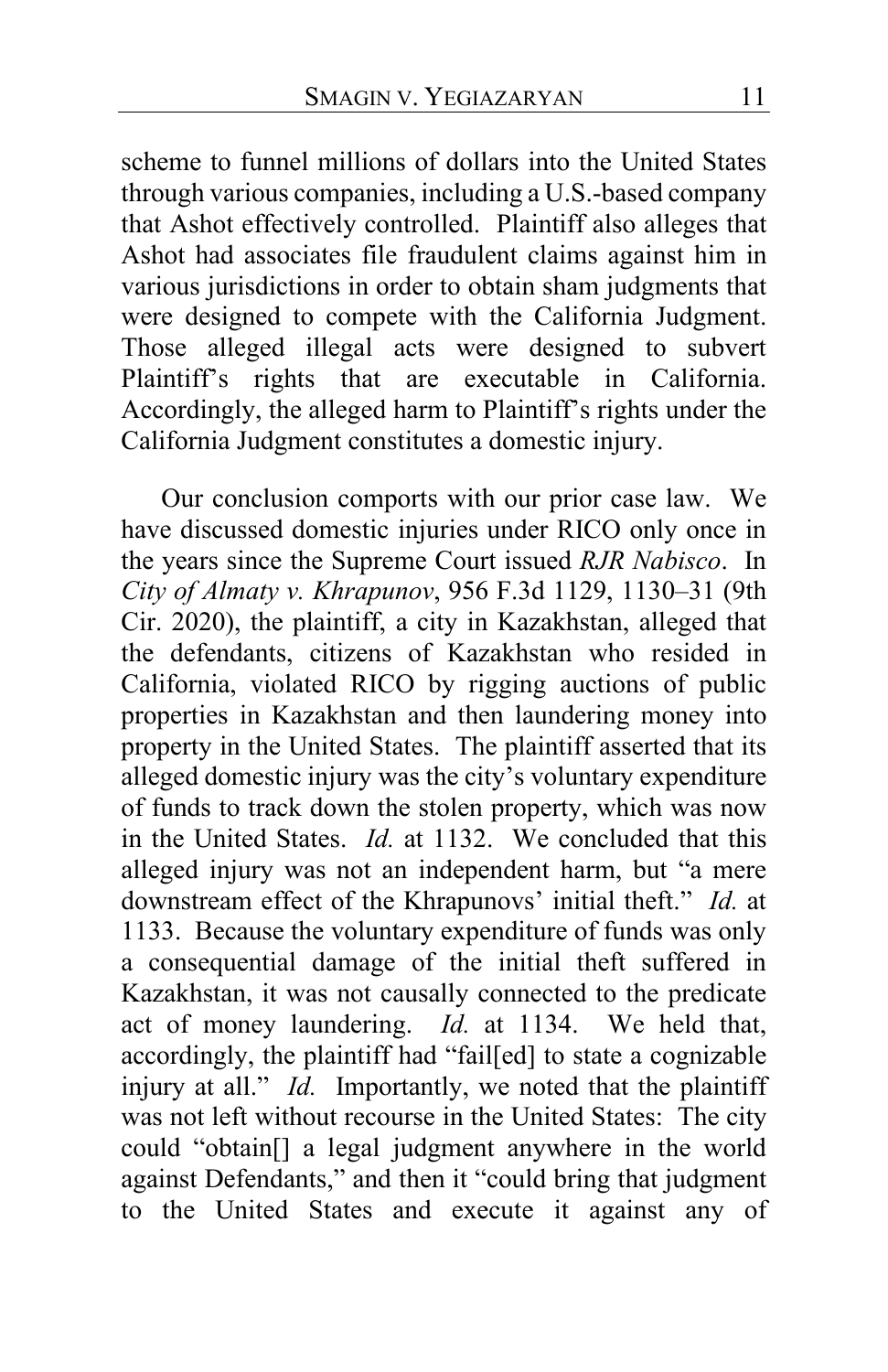Defendants' assets for the full amount of the money owed." *Id.* at 1133.

Here, Plaintiff has done exactly what we suggested the plaintiff could do in *City of Almaty*—he obtained a legal judgment and brought it to the United States to execute it against the Defendants' assets. In so doing, Plaintiff obtained domestic property in the United States—a judgment issued by a United States district court, conferring rights that Plaintiff can exercise in California. Plaintiff now alleges that Defendants engaged in RICO-violating activity (much of it in the United States) that harmed that property. Accordingly, Plaintiff has alleged an injury that is both cognizable and domestic.

Our decision is also consistent with the approaches taken by the Second and Third Circuits after *RJR Nabisco*. We part ways, however, with the Seventh Circuit, which has adopted a rigid, residency-based test for domestic injuries involving intangible property.

In *Bascuñán v. Elsaca*, 874 F.3d 806, 809 (2d Cir. 2017), a citizen and resident of Chile brought a civil RICO action against another citizen and resident of Chile. The plaintiff alleged that the defendant had fraudulently stolen \$64 million from the plaintiff through four separate schemes. *Id.* at 811. The district court dismissed the case because the plaintiff had failed to allege a domestic injury. *Id.* at 813. Because the plaintiff resided in Chile, the district court reasoned, any economic loss he suffered had occurred in Chile. *Id.* at 814. The Second Circuit reversed the dismissal, concluding that the plaintiff had alleged a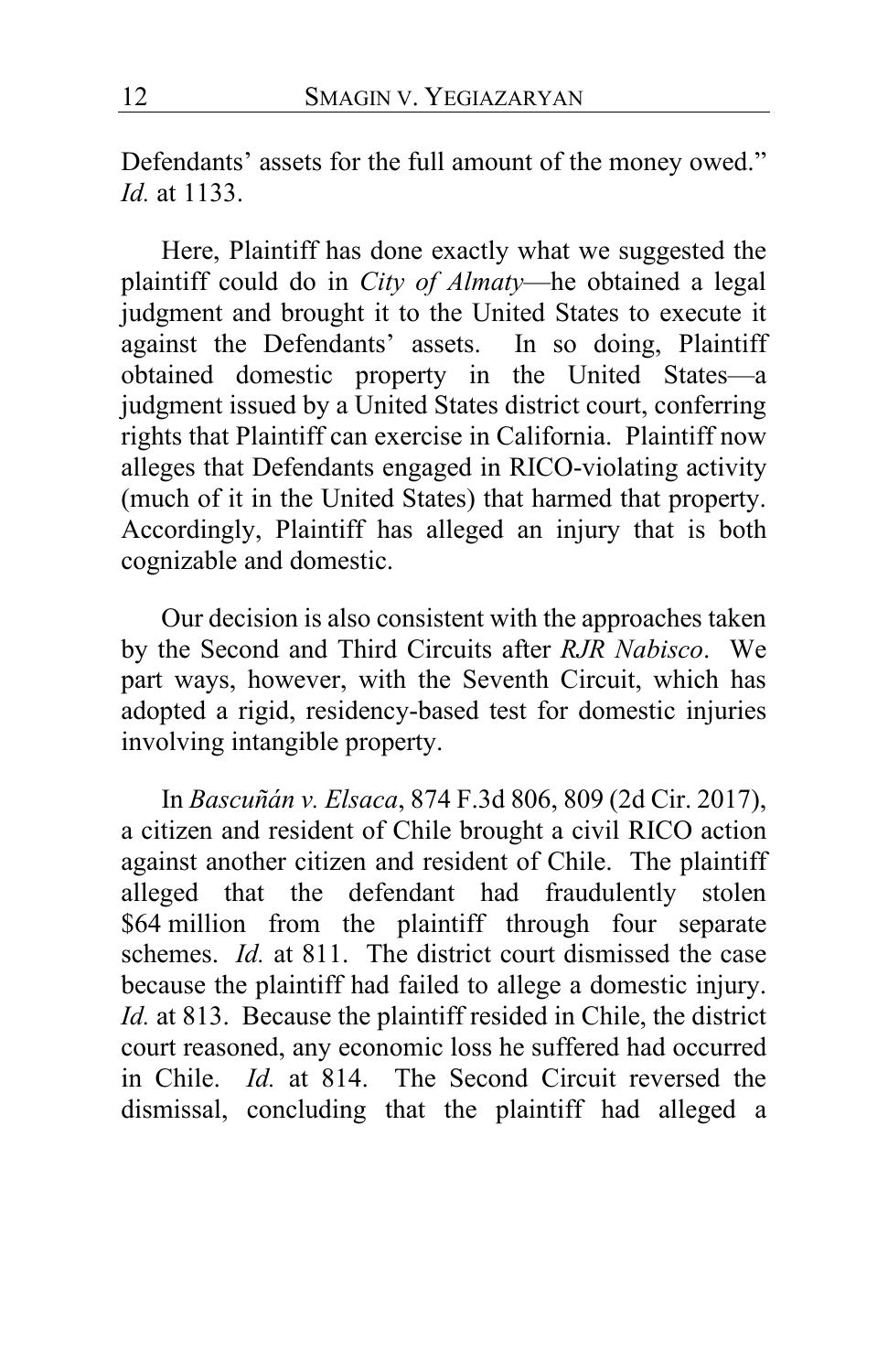domestic injury.**[2](#page-12-0)** The court reasoned that "us[ing] bank accounts located within the United States to facilitate or conceal the theft of property located outside of the United States, on its own, does not establish that a civil RICO plaintiff has suffered a domestic injury." *Id.* at 824. But when a plaintiff alleges that a defendant misappropriated "tangible property located in the United States . . . even if the owner of the property resides abroad," the plaintiff has alleged a domestic injury. *Id.* at 824–25.**[3](#page-12-1)**

The Second Circuit limited its holding to tangible property, leaving for another day the question of when an injury to intangible property is domestic. *Id.* at 814 ("At a minimum, when a foreign plaintiff maintains tangible property in the United States, the misappropriation of that property constitutes a domestic injury."). But here, as in *Bascuñán*, Plaintiff's allegations go beyond Defendants' use of the United States' financial system to hide property located outside the United States. Although Plaintiff alleges, among other things, that Defendants hid assets by moving them through shell companies in the United States, his

<span id="page-12-1"></span>**<sup>3</sup>** After reversal and remand, the plaintiffs in *Bascuñán* filed a second amended complaint, the district court dismissed the second amended complaint, and the plaintiffs appealed. *Bascuñán v. Elsaca* (*Bascuñán II*), 927 F.3d 108 (2d Cir. 2019). The Second Circuit again reversed the district court's dismissal, concluding that, with one exception, "each of the injuries alleged in the [second amended complaint] . . . calls for a domestic application of civil RICO." *Id.* at 120.

<span id="page-12-0"></span>**<sup>2</sup>** The *Bascuñán* court concluded that there were four distinct RICO schemes alleged in the complaint and that two of those schemes, as pleaded by the plaintiff, involved a domestic injury. *Bascuñán*, 874 F.3d at 811, 824. Nevertheless, it reversed the district court's dismissal of the complaint in its entirety because the district court had "erred in dismissing Bascuñán's Amended Complaint on the grounds that he alleged *only* foreign injuries." *Id.* at 824 (emphasis added).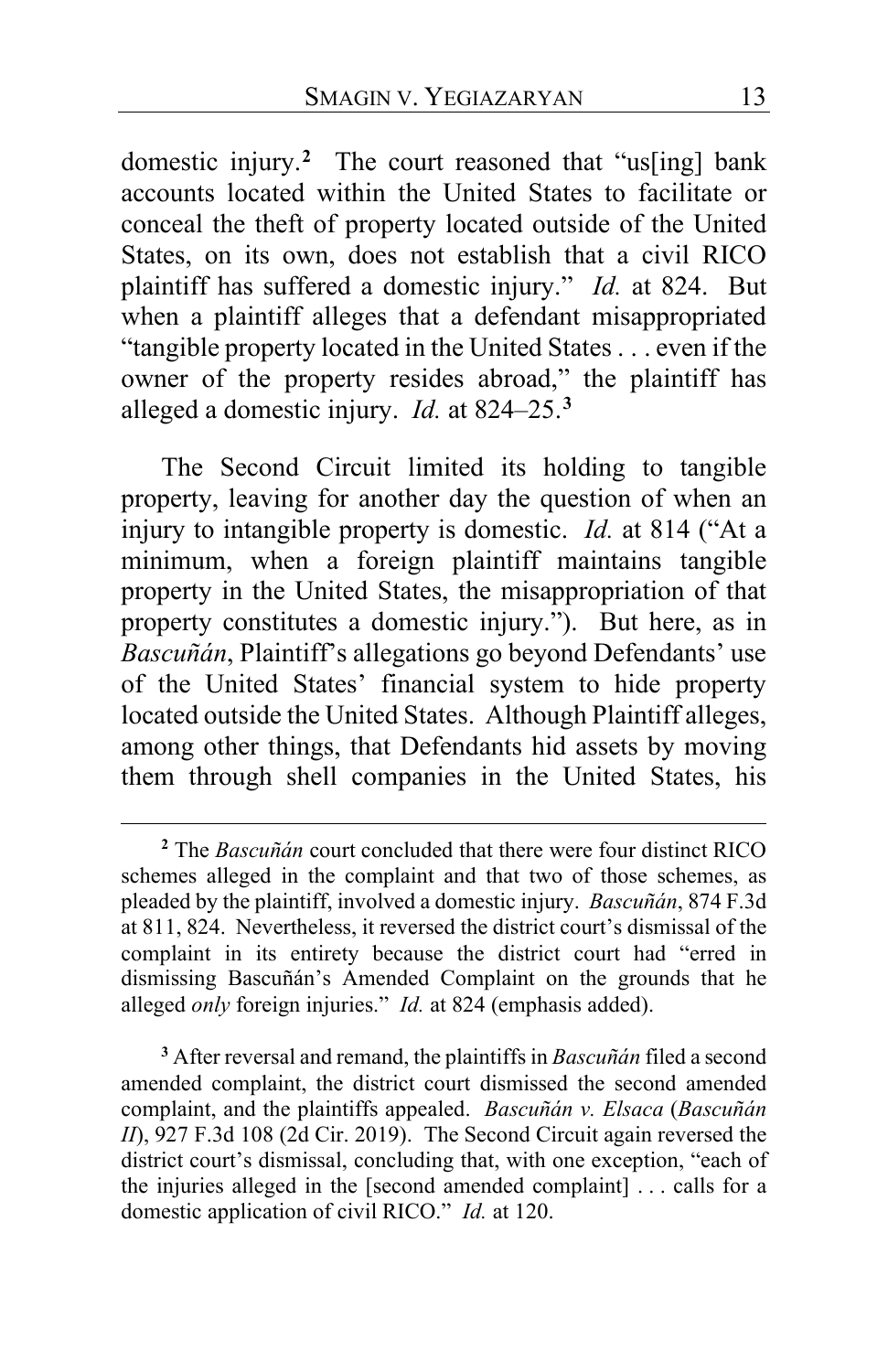central allegation is that those predicate acts injured his right to seek property in California from a California resident under the California Judgment. Accordingly, we see no conflict between our holding and that of *Bascuñán.*

In *Humphrey v. GlaxoSmithKline PLC*, 905 F.3d 694, 696 (3d Cir. 2018), the plaintiffs, who resided in China and owned a business in China, filed RICO claims against a multinational company with offices in the United States and England. They alleged that the defendants had "engaged in widespread bribery in China in order to obtain improper commercial advantages" and that the defendants' corrupt dealing in China eventually led to the plaintiffs' being imprisoned by Chinese authorities. *Id.* at 696–97. The district court dismissed the RICO claims because the plaintiffs failed to allege a domestic injury: "Plaintiffs' business was in China, their only offices were in China, no work was done outside of China, Plaintiffs resided in China, and ... any destruction of Plaintiffs' business occurred while Plaintiffs were imprisoned in China by Chinese authorities." *Id.* at 697–98.

The Third Circuit affirmed, adopting a "standard that is not susceptible to mechanical application" and by which "few answers will be written in black or white." *Id*. at 707– 08 (internal quotation marks omitted). The inquiry would "ordinarily include consideration of multiple factors that vary from case to case." *Id.* at 701.

> Whether an alleged injury to an intangible interest was suffered domestically is a particularly fact-sensitive question requiring consideration of multiple factors. These include, but are not limited to, where the injury itself arose; the location of the plaintiff's residence or principal place of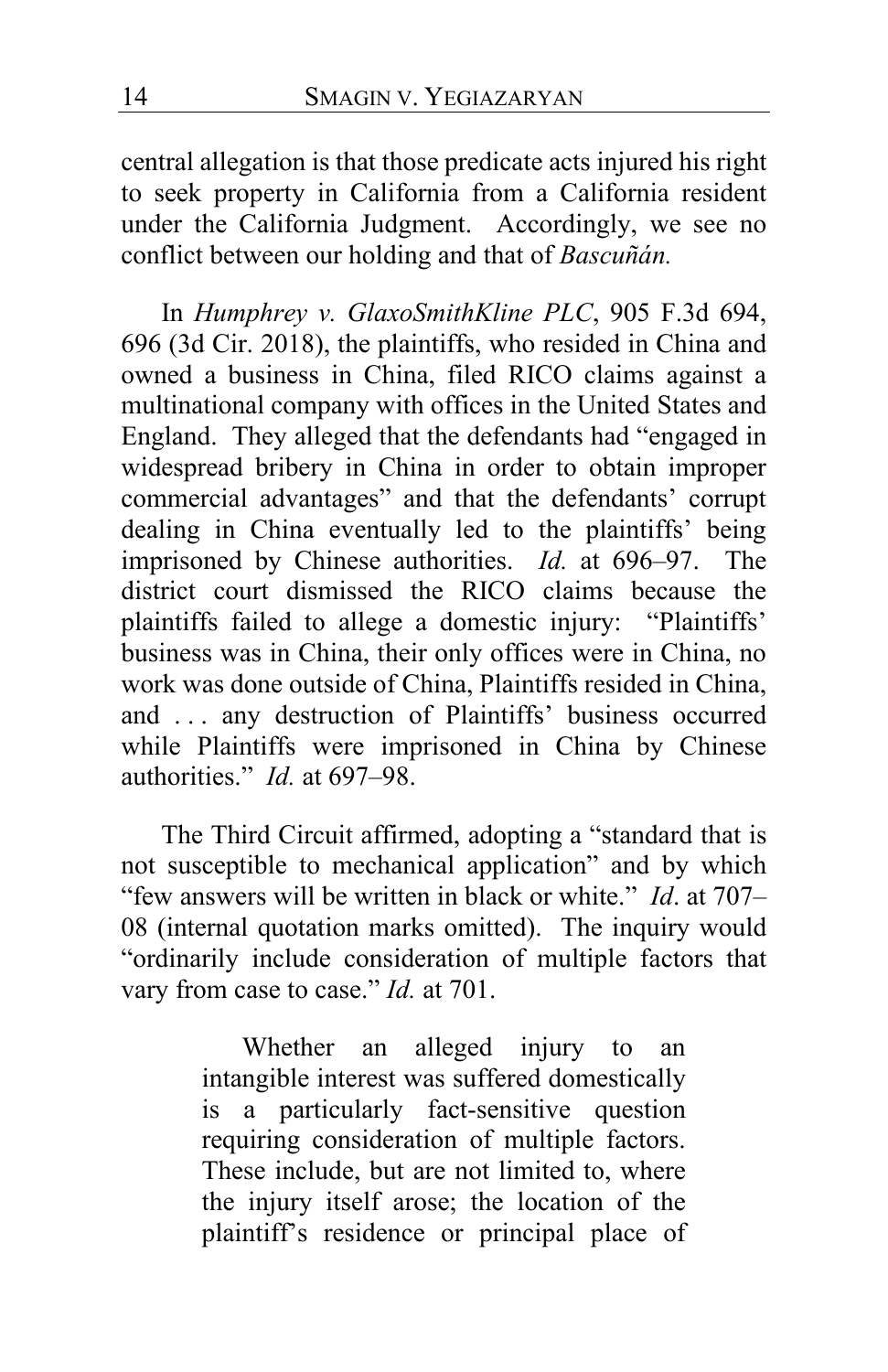business; where any alleged services were provided; where the plaintiff received or expected to receive the benefits associated with providing such services; where any relevant business agreements were entered into and the laws binding such agreements; and the location of the activities giving rise to the underlying dispute.

*Id.* at 707. In addition to noting that its list of factors is not exhaustive, the Third Circuit explained that "the applicable factors depend on the plaintiff's allegations; no one factor is presumptively dispositive." *Id.*

In adopting its standard, the Third Circuit explicitly rejected a rigid, residency-based rule developed by the Seventh Circuit. *See id.* at 708–09 ("Although the ease with which [the Seventh Circuit's] bright-line rule can be applied gives it some surface appeal, we resist the temptation to adopt it as the law of this circuit.") In *Armada (Sing.) PTE Ltd. v. Amcol Int'l Corp.*, 885 F.3d 1090, 1091 (7th Cir. 2018), a Singaporean shipping company brought RICO claims against defendants who resided in Illinois and India. As in this case, the plaintiff alleged that the defendants had attempted to thwart a judgment issued by a United States district court that confirmed a foreign arbitration award. *Id.* at 1092. The Seventh Circuit affirmed the district court's dismissal of the case after concluding that the plaintiff had failed to allege a domestic injury. *Id.* at 1095. It distinguished *Bascuñán* on the ground that a judgment, unlike the assets at issue in *Bascuñán*, is "intangible property." *Id.* at 1094. The Seventh Circuit then concluded that "a party experiences or sustains injuries to its intangible property at its residence." *Id.* Because the plaintiff was a foreign corporation, any injury to its intangible property,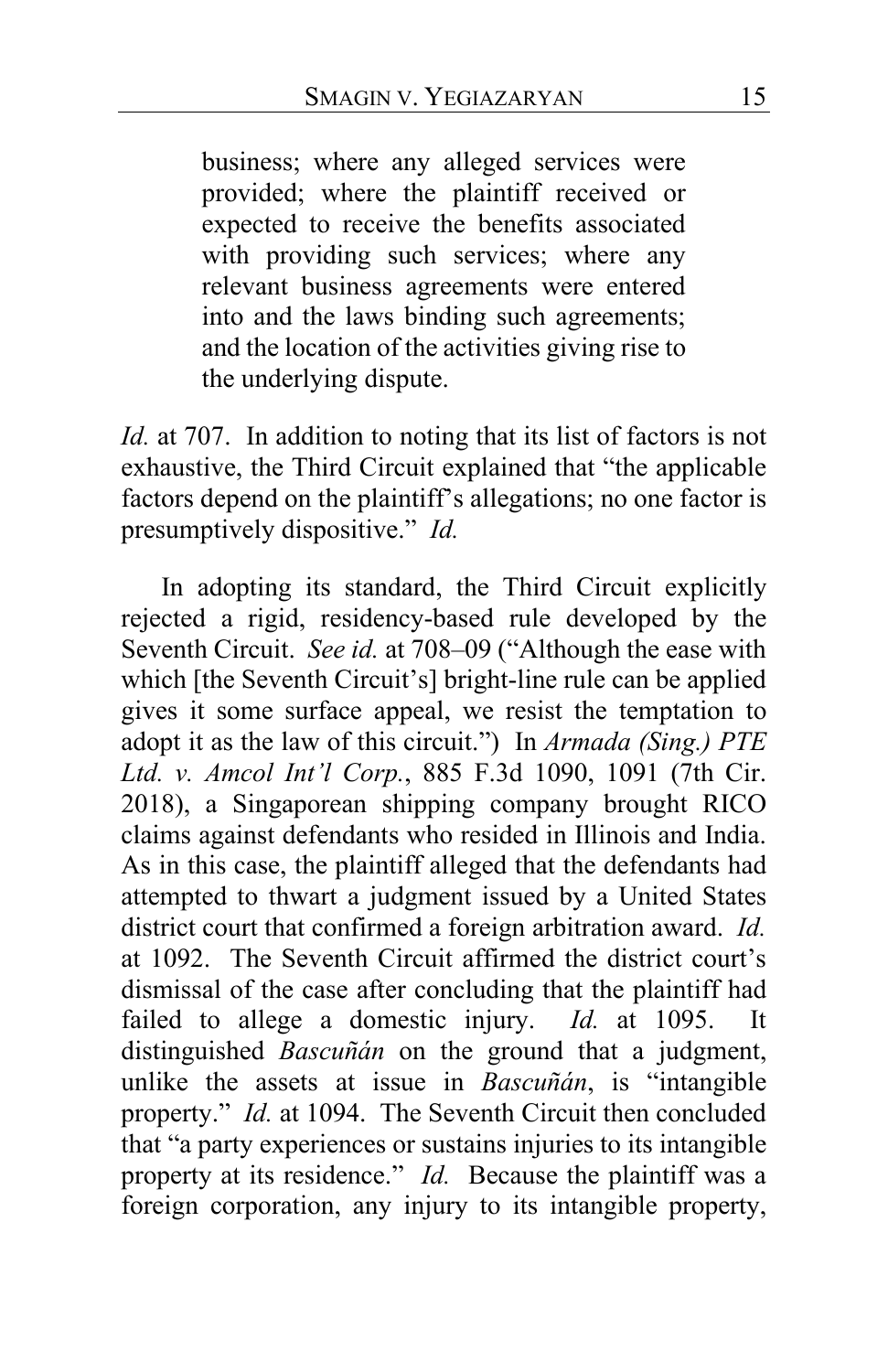even if that property is a judgment issued by a United States district court, is a foreign injury. *Id.* at 1095.

We agree with the Third Circuit that the Seventh Circuit's residency test does not align with *RJR Nabisco*. The *Armada* test strays from the Supreme Court's decision in two ways. First, the test makes the location of the *plaintiff* dispositive, when the Supreme Court stated that it is the location of the *injury* that is relevant to standing. *RJR Nabisco*, 579 U.S. at 346. Second, the Seventh Circuit's test effectively truncates the standing requirement set forth in *RJR Nabisco* if the harm is to intangible property. Rather than asking whether a plaintiff alleges "a domestic injury to its business *or property*," as the Supreme Court described, *id.* (emphasis omitted and added), the Seventh Circuit requires that a plaintiff allege a domestic injury to its business only, with the location of that business defined by the plaintiff's residence.

We also agree with the Third Circuit that determining whether a plaintiff has alleged a domestic injury is a contextspecific inquiry that turns largely on the particular facts alleged in a complaint. Even though few, if any, of the listed factors in *Humphrey* are relevant here, as this case does not concern corrupt dealings between competitors, we see no conflict between the Third Circuit's ruling in *Humphrey* and our conclusion that Plaintiff has alleged a domestic injury.

Finally, we note that, in holding that Plaintiff alleges a domestic injury, we express no view on the merits of Plaintiff's claims. Nor do we assess whether the district court has jurisdiction over all parties in the action or whether Plaintiff has sufficiently alleged proximate causation for each Defendant, *Just Film, Inc.*, 847 F.3d at 1118–19. We